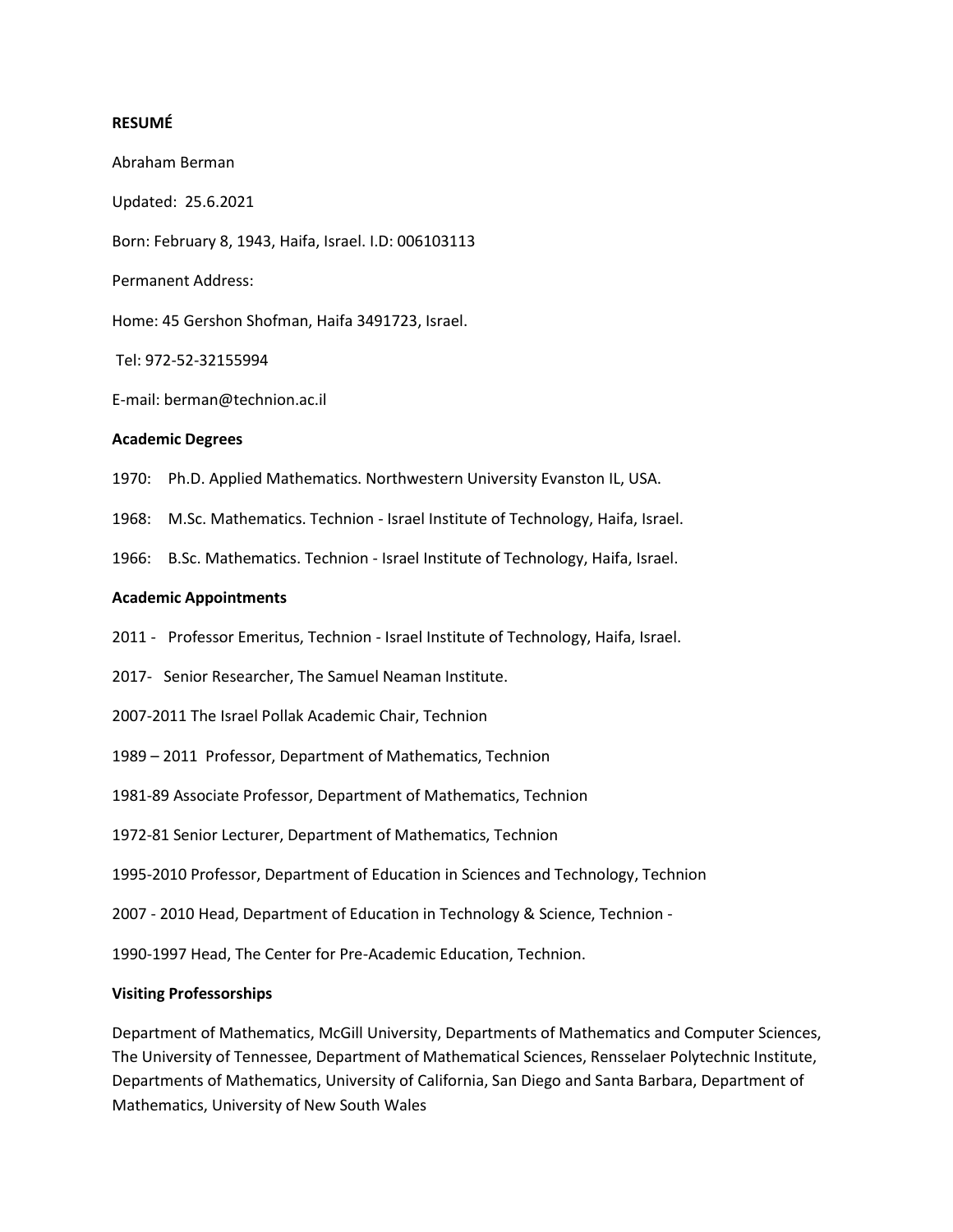### **Visiting Research Positions**

Centre de Recherches Mathematiques, Universite de Montreal, Department of Mathematics and Statistics Research, Nuclear Division, Oak Ridge, National Research Institute for Mathematical Sciences, Council for Scientific and Industrial Research, Pretoria, Department of Mathematics, Bielefeld University, Department of Mathematics, University of Victoria, Department of Mathematics, University of Lisbon, Department of Mathematics, Wake Forest University, Department of Mathematics, University of Science and Technology of China, Department of Mathematics, Brigham Young University, Department of Combinatorics and Optimization, University of Waterloo, Department of Mathematics, Princeton University, Institute for Advanced Study, Princeton, Department of Mathematics, Technical University, Berlin. Department of Mathematical Sciences, University College, Dublin, Laboratory for Population Dynamics, Rockefeller University, The Hamilton Institute, Maynooth, University of Auckland, Monash University

## **Research Fields**

Matrix Theory, Spectral Graph Theory, Mathematics Education, Creativity and Giftedness

## **Awards**

The Henry Guthwirth Research Fund Award, 1991

The Muriel and David Jacknow Award for Excellence in Teaching, 2002.

# **Invited Lectures (since 2011)**

May 2011 Linear Algebra Workshop, Slovenia.

October 2011, Workshop on Linear Algebra and Applications. The Hamilton Institute, Maynooth, Ireland.

2012 The 10th International Conference on Matrix Theory and its Applications , Guiyang, Guizhou, China.

2013 International Workshop on Numerical Linear Algebra with Applications, Hong Kong.

December 2014, International Conference on Linear Algebra and its Applications, Manipal, India.

May 2016, IWTMA, Shanghai University, Shanghai, China.

May 2016, TMA 2016, The Chern Research Institute, Tianjin, China.

June 2017, ICMAA 2017, Da Nang, Vietnam.

29 October – 2.11. 2017, Oberwolfach workshop on Copositivity and Complete Positivity.

### **Research Grants**

1974 Israel Ministry of Education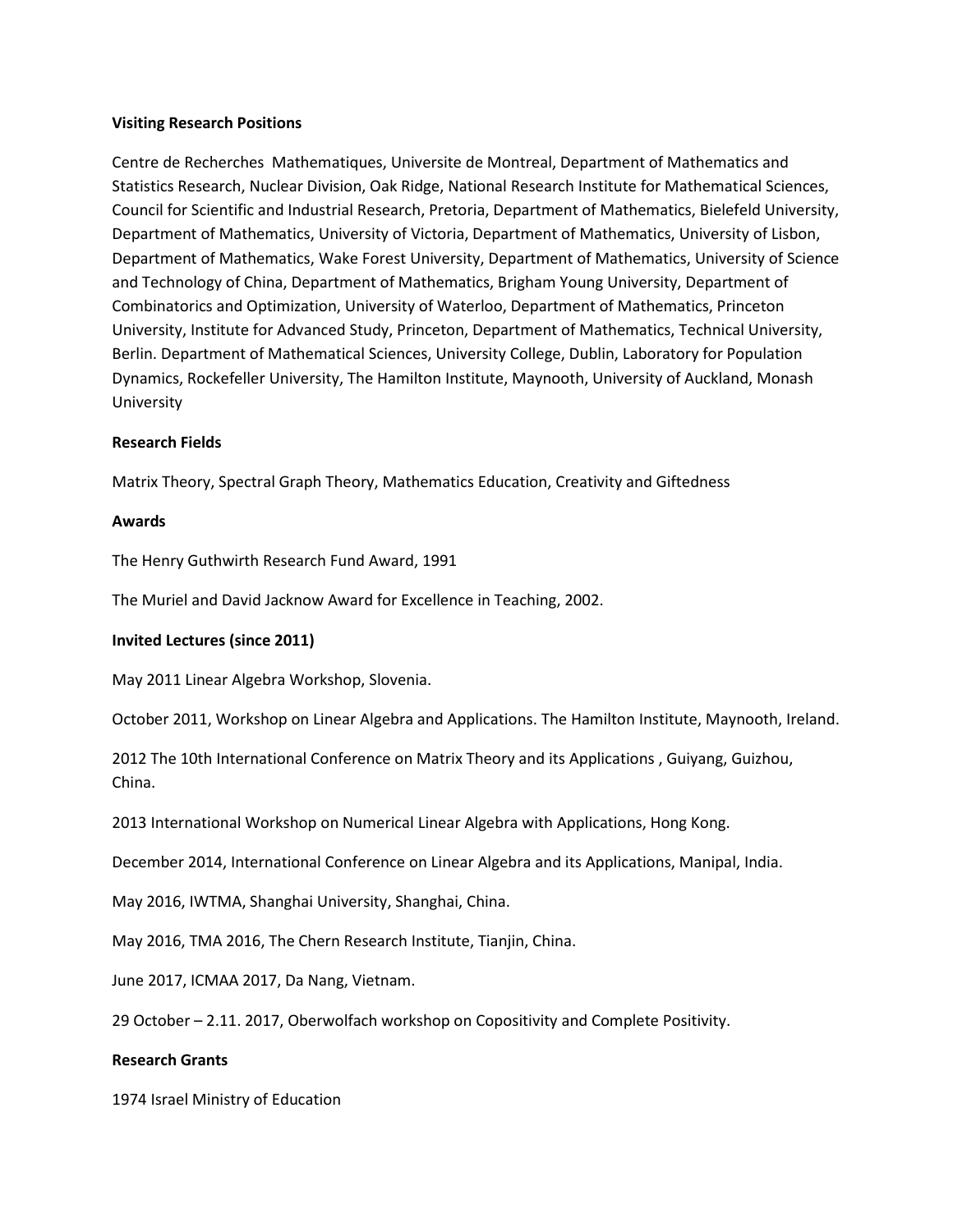1982 Israel Ministry of Defense-Military Industries

1983 Elbit

1984, 1989, 2000-01, 2004 The Sam Neeman Foundation

2004-5 Science Foundation Ireland, International Collaborator

2007-2009 ISF (CI; B. Koichu and R. Leikin - PI's)

2011-2014 ISF (PI with N. Movshovitz-Hadar)

2013-2015 GIF (PI with M. Duer and N.Shaked-Monderer)

2015-2019 ISF NSFC (PI with XiaoDong Zhang)

2016-2019 Ministry of Science (PI with N. Movshovitz-Hadar)

### **Public Service (since 2011)**

-2012 Advisory committee, The Hamilton Institute, Ireland

Scientific committee, Tensor and Matrix Theory research Center, University of Shanghai, China

Committees of the Council for Higher Education of Israel

The Advisory Committee on Mathematics, Ministry of Education

The Academic Committee, The National Science Museum

2012-2015 Board of Directors, The International Linear Algebra Society

Board of Trustees, The Reali School

- 2021 Board of Directors, The Reali School.

2017- 2021 Chair, the Pedagogical Committee, The Reali School.

2017-2021 BOB Technion

### **Editorial Posts**

1984-97 Editor, Etgar-Gilionot Matematica (in Hebrew)

1988-90, 2004-06 Special Editor, Linear Algebra and its Applications

1989-95 Editorial Board, SIAM Journal on Matrix Analysis and Applications

2004 Special Editor, Electronic Journal of Linear Algebra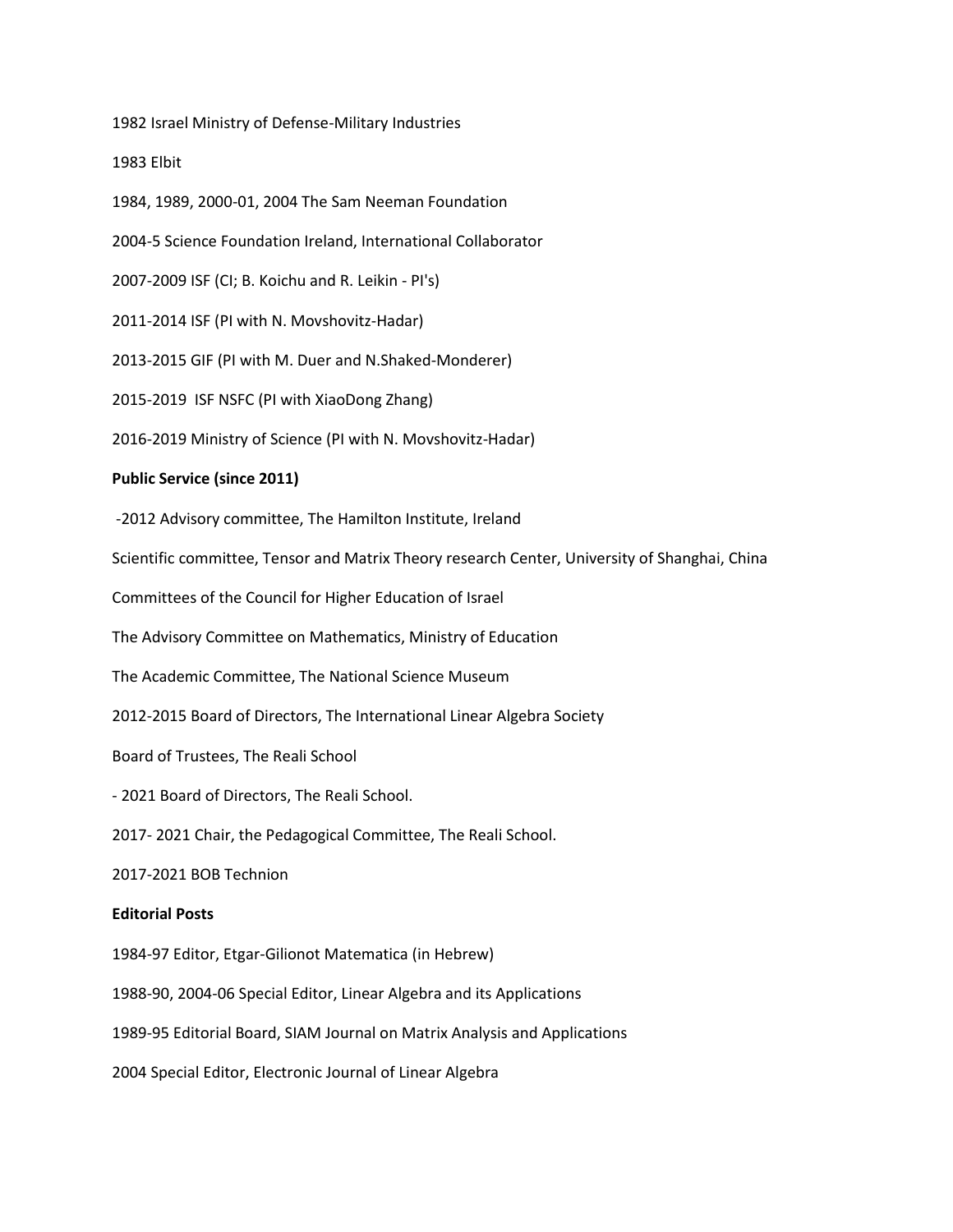2010- 2011 Editorial Board, Dor LeDor, Studies in the history of education in Israel (in Hebrew)

2014- IJRUME – International Journal on Research in Umdergraduate Mathematics Education

#### **Graduate Students**

Ron Aharoni 1979, Ph.D., "Combinatorial Problems in Matrix Theory".

Ron Adin 1981, M.Sc., "Extreme Positive Operators on Minimal and

Almost-Minimal Cones".

Daniel Hershkowitz 1982, Ph.D., "Stable Matrices and Matrices with Nonnegative Principal Minors".

Avital Livne 1983, M.Sc., "Copositive Matrices".

Ofra Kessler 1984, M.Sc., "Inverse M-matrices".

Dan Shemesh 1984, Ph.D., "Commutativity Subspaces".

Ron Irmai 1985, M.Sc., "Multicriteria Decision Problems by Dynamic Programmig".

Dafna Shasha 1987, Ph.D. (Co-Supervisor D. Hershkowitz), "Diagonal Semistability of Matrices".

Natali Kogan 1989, M.Sc., "Completely Positive Matrices and Completely Positive Graphs".

Sarel Kagan 1991, M.Sc., "Constrained Matrix Scaling".

Naomi Shaked Monderer 1992, Ph.D., "Convex Sets of Positive Semidefinite Matrices".

Natali Kogan 1993, Ph.D. (Co-Supervisor D. Hershkowitz), "Combinatorial Spectral Theory".

Avi B. Sigler 1994, Ph.D., "Geometric Investigations of High School Students and Pre Service Teachers".

Mark Krupnik 1994, Ph.D., "Completion Problems in Matrix Theory".

Marina Arab 1995, M.Sc., "The Extended Linear Complimentarity Problem".

Alex Kuperman 1996, Ph.D. (Co-Supervisor N. Movshovitz-Hadar), "Misconceptions in Linear Algebra".

Galit Dremer 1996, M.Sc., "Seeing Mathematics".

Roza Leikin 1997, Ph.D. (Co-Supervisor O. Zaslavsky), "Symmetry as a Way of Thought".

Amal Sherif Rasslan 2000, Ph.D., "University Professor as a High School Teacher a Case Study".

Shmuel Aruchas 2000, M.Sc., "Mathematical Problems that Can Be Used to Identify Gifted Students".

Nurit Katchalsky 2002, M.Sc., "The Majority Rule in Graphs".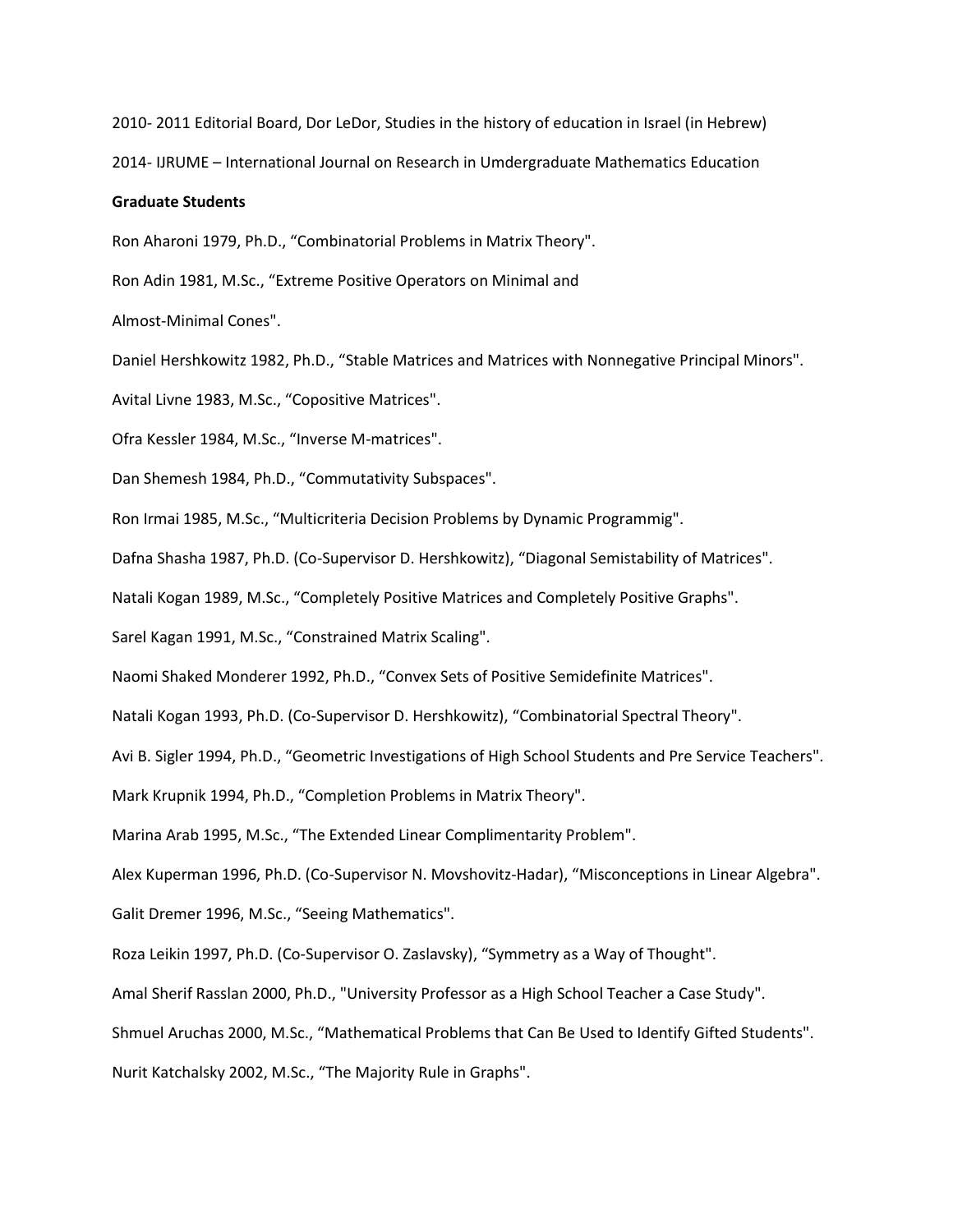Boris Koichu 2003, Ph.D. (Co-Supervisor M. Moore), "Senior High School Student's Heuristic Behaviors in Mathematical Problem Solving".

Sagit Ophrain 2003, M.Sc., "Final Paper on Teaching Analytic Geometry".

Yulia Bulgaev 2004, M.Sc., 'The Wiener Index of a Graph".

Felix Goldberg 2004, M.Sc., "Laplacian at Graphs, Quasi-Strongly Regular Graphs and Completely Positive Graphs".

Olga Bortnik 2004, M.Sc., "Words in Positive Definite Matrices".

Shmuel Aruchas 2005, Ph.D. (Co-Supervisor I. Verner), "Applications Motivated Calculus Course".

Alon Hadad 2008, M.Sc., 'Nonnegative Matrix Factorizations".

Shirley Medjinskey 2008, Ph.D. (Co-Supervisor R. Tal), "Embedded Assessment in Pull-Out Programs for the Gifted".

Felix Goldberg 2010, Ph.D., "The Colin De Verdiere number of a Graph".

Yefim Katz 2010, Ph.D., "Aesthetics of Problem Solving" (Co-Supervisor B. Koichu)

Michal Dina 2010, M.Sc., "Spectrally Arbitrary Patterns and Tree Sign Patterns" (Co-Supervisor D. Hershkowitz)

Oleg Kostenko 2010, M.Sc., "Self Adjusted Zero Trees" (Co-Supervisor I. Baron)

Batia Amit 2011, Ph.D."Interweaving Mathematical Snapshots in High-School Teaching" (Co-Supervisor N. Movshovitz-Hadar)

Galit Hagi 2012, Ph.D. "Listening to the Students Voice – Incorporating Students Interests into the Formal Biology Curriculum" (Co-Supervisor A. Baram-Tsabari)

Miriam Farber 2013, M.Sc. "Bounds for the Eigenvalues of Symmetric Matrices"

Ran Peleg 2013, Ph.D. "Science Plays in Elementary Science Education" (Co-Supervisor A. Baram-Tsabari)

Sallwa Mabariki, 2014, M.Sc. "Integrating Beautiful Mathematical Problems in Teaching Mathematics"

Or Raz , 2015, M.Sc. "Learning Workshop for Calculus Students"

Eli Levi, M. Sc. 2015 "Ways, Using Teaching Mathematics, to the Heart of Youth at Risk"

Mirela Wider, Ph.D 2016 "Hiding in Plane View: Visual Perception of Two-Dimensional Representations in Teaching Spatial Geometry" (Co-Supervisor B. Koichu)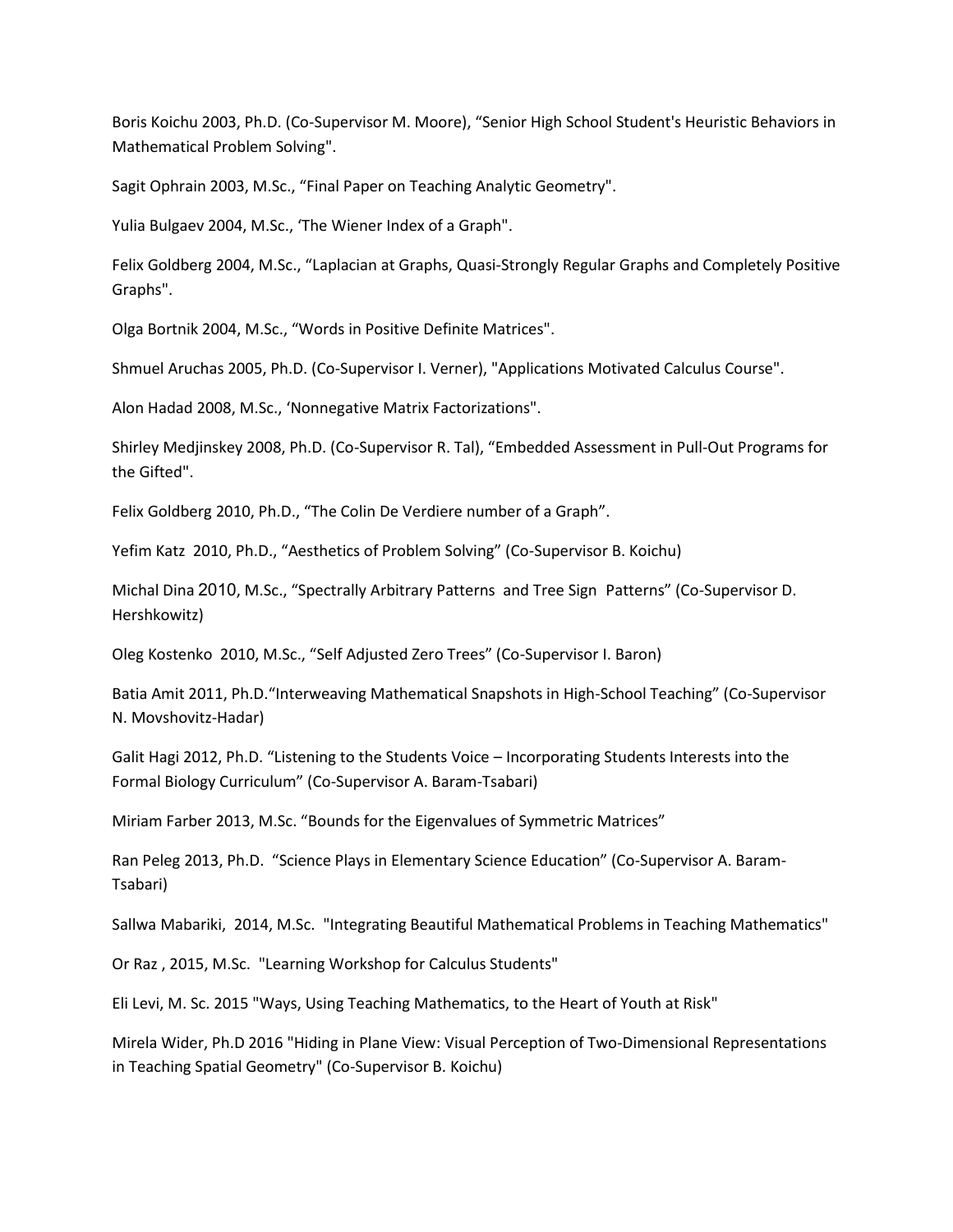Michal Klinstern, Ph.D 2016 "Problem Posing or Choosing by High School and University Mathematics Teachers" (Co-Supervisor B. Koichu)

Dudi Medjinskey, Ph.D. 2019 "An Integrated Mathematics and Physics Learning in High School: Problems Solving and Attitudes" (Co-Supervisor R. Truper, University of Haifa)

Ahlam Mahagna, Ph.D. 2021 "The Impact of an Enrichment Course in Mathematics" (Co-Supervisor R. Leikin, University of Haifa)

Eli Levi, Ph.D. (In Progress)

Suleiman Hamud, Ph.D.(In Progress)

## **Postdoctoral Students**

Xiao-Dong Zhang, 1998-2000

Changquing Xu, 2002-2003

Shirley Medjinskey, 2008-2010

Felix Goldberg, 2013

Tiruwork Mulat, 2013-2015

Rajesh Kannan 2014-2015

Roberto Diaz Martinez, 2015-2016

Ana Julio Torres, 2015-2016

Swarup K. Panda, 2017-2018

Ranveer Singh, 2018-2019

Nader Hilf, 2018-2019

Mirit Rahamim, 2018-2019

Visiting Ph.D. Students

Francesco Barioli, University of Padova 2000

Rade Stansojevic, The National University of Ireland 2004

# **LIST OF PUBLICATIONS**

### **Books**

1. A. Berman, Cones, Matrices and Mathematical Programming, Lecture Notes in Economic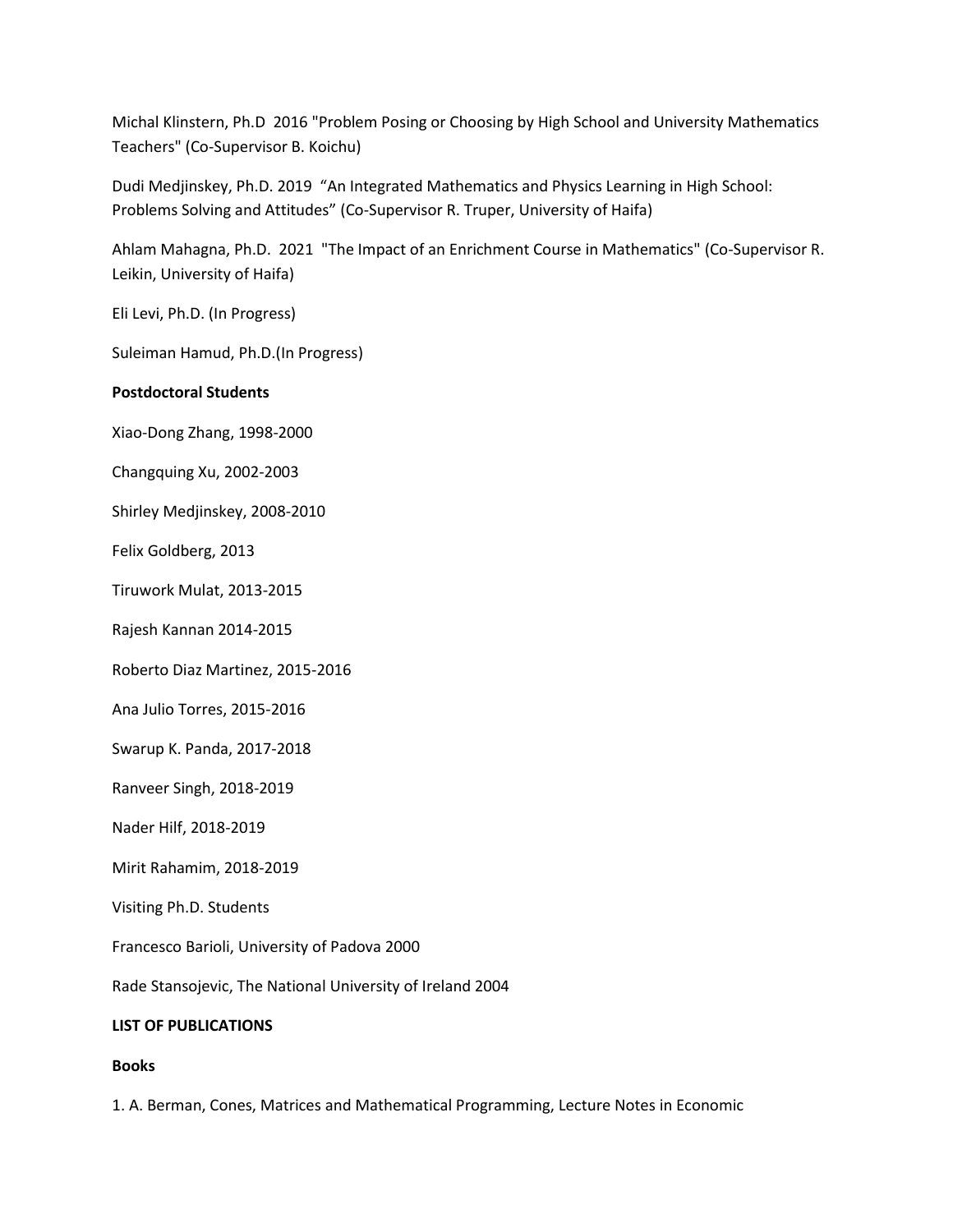and Mathematical Systems 79, Springer Verlag, Berlin- Heidelberg-New York, 1973.

2. A. Berman and R.J. Plemmons, Nonnegative Matrices in the Mathematical Sciences, Computer Science and Applied Mathematics, Academic Press, 1979.

3. A. Berman, M. Neumann and R.J. Stern, Nonnegative Matrices in Dynamic Systems, Pure and Applied Mathematics, Wiley, 1989.

4. A. Berman and R.J. Plemmons, Nonnegative Matrices in the Mathematical Sciences, (Re-

vision of [2]), Classics in Applied Mathematics, SIAM, Philadelphia, 1994.

5. A. Berman and B. Z. Kon, Linear Algebra (in Hebrew), BAK, Haifa, 1999.

6. A. Berman and N. Shaked-Monderer, Completely Positive Matrices, World Scientific, 2003.

7. B. Abramovitz, M. Berezina, A. Berman and L. Shvartsman, Educating Undergraduate Students to Understand Mathematics, Lambert, 2017.

8. N. Shaked-Monderer and A. Berman, Copositive and Completely Positive Matrices, World Scientific, 2021.

9. A. Berman, The president problems. World Scientific, 2021.

# **Books (editor)**

1. A. Berman, School Mathematics 2000 (in Hebrew), The S. Neeman Foundation, Haifa,

1989.

2. A. Berman, Promoting Excellence in Science and Technology Education (in Hebrew), The

S. Neeman Foundation, Haifa, 1990.

3. A. Berman and S. Gueron, Promoting Mathematical Talent (in Hebrew), The S. Neeman

Foundation, Haifa, 2002.

4. R. Leikin, A. Berman and B. Koichu, Creativity in Mathematics and the Education of Gifted Students, Sense Publishers, 2009.

5. S. Stewart, C. Andrews-Larson. A. Berman and M. Zandieh, Challenges and Strategies in Teaching Linear Algebra, Springer, 2018.

### **Papers**

**In Print (since 2011)**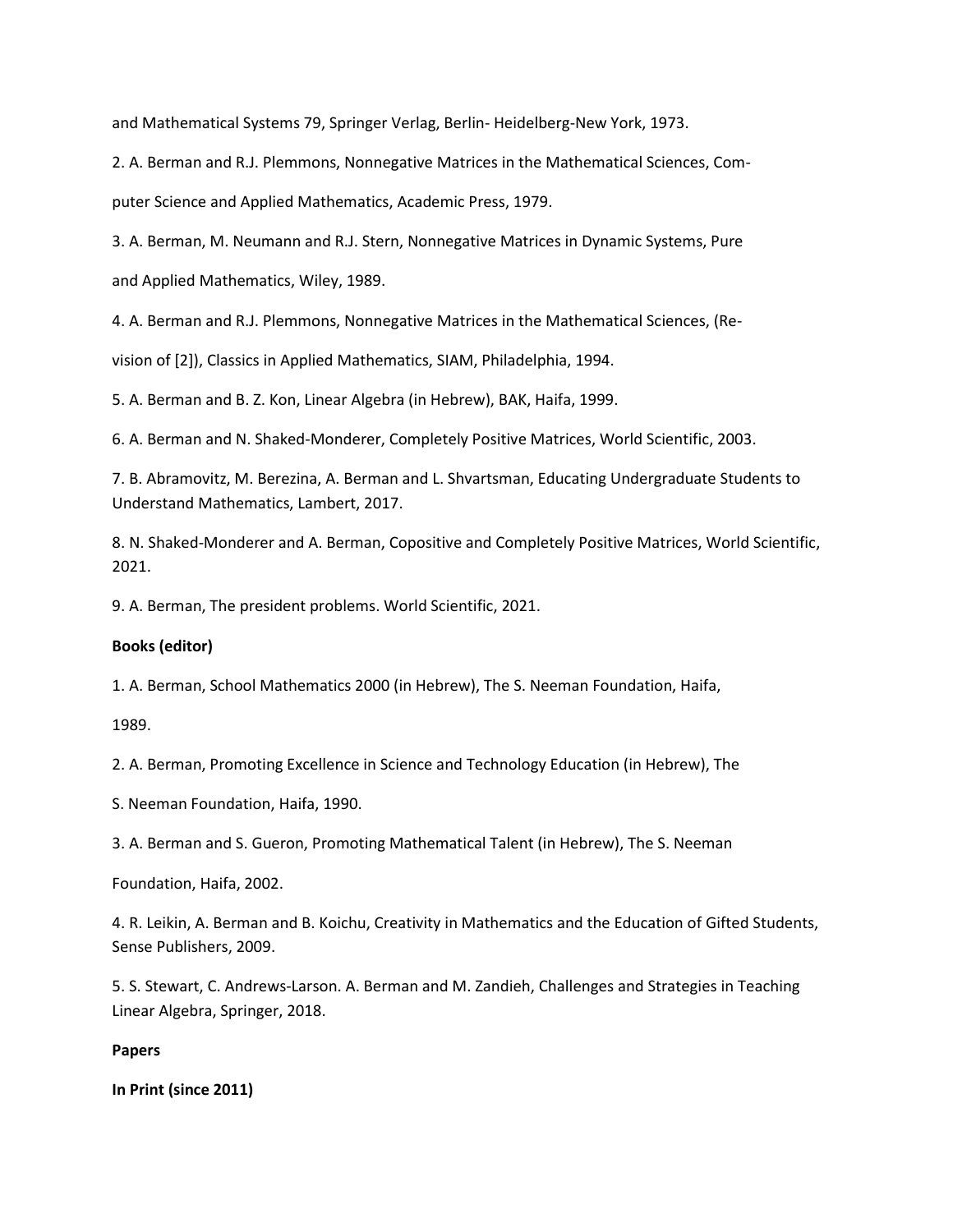95. F. Goldberg and A. Berman, On the Colin de Verdiere number of Graphs, Linear Algebra and its Appl. 434 (2011), 1656-1662.

96. M. Farber and A. Berman, A lower bound for the second largest Laplacian eigenvalue of a weighted graph, Electronic Journal of Linear Algebra 22 (2011), 1179-1184.

97. A. Berman and D. Shasha, Completely Positive House Matrices, Linear Algebra and its Appl. 436 (2012), 12-26.

98. I. Kontorovich B. Koichu, R. Leikin and A. Berman, A framework for handling the complexity of students mathematics problem posing in small groups. Journal of Mathematical Behavior 31 (2012), 149-161.

99. A. Berman, C. King and R. Shorten, Common diagonal stability and co-stability, Linear and Multilinear Algebra 60 (2012), 1117-1123.

100. A. Shlote, F. Wirth, A. Berman and R. Shorten, On the higher moments of TCP. Linear Algebra and its Appl. 439 (2013), 899-913.

101. F. Goldberg and A. Berman, Zero Forcing for Sign Patterns. Linear Algebra and its Appl. 447 (2014), 56-67.

102. B. Abramovitz, M. Berezina and A. Berman, Learning to prove: From examples to general statements, International Journal of Mathematical Education in Science and Technology. 45/8 (2014), 1233-1248.

103. N. Shaked-Monderer, A. Berman, I. Bomze, F. Jarre and W. Schachinger, New results on the cp rank and related properties of co(mpletely) positive matrices, Linear and Multilinear Algebra 63 (2) (2015), 384-396.

104. M. Farber and A. Berman, A contribution to the connections between Fibonacci numbers and matrix theory, Involve. Vol. 8 (2015), No. 3. 491-501.

105. R. Kannan, N. Shaked-Monderer and A. Berman, Some properties of strong H-tensors and general H-tensors, Linear Algebra and its Applications, 476 (2015) , 42-55.

106. A. Berman, M. Dur, N. Shaked-Monderer and J. Witzel, Cutting planes for semidefinite relaxations based on triangle-free subgraphs, Optimization Letters 10(3) (2015).

107. A. Berman, M. Dur and N. Shaked-Monderer, Open problems in the theory of completely positive and copositive matrices, Electronic Journal of Linear Algebra. 29 (2015) 46–58.

108. R. Kannan, A. Berman and N. Shaked-Monderer, On weakly irreducible nonnegative tensors and interval hull of some classes of tensors, Linear and Multilinear Algebra (2015).

109. N. Shaked-Monderer, M. Duer and R. Kannan, SPN completable graphs, Linear Algebra and its Applications, 498 (2016), 58-73.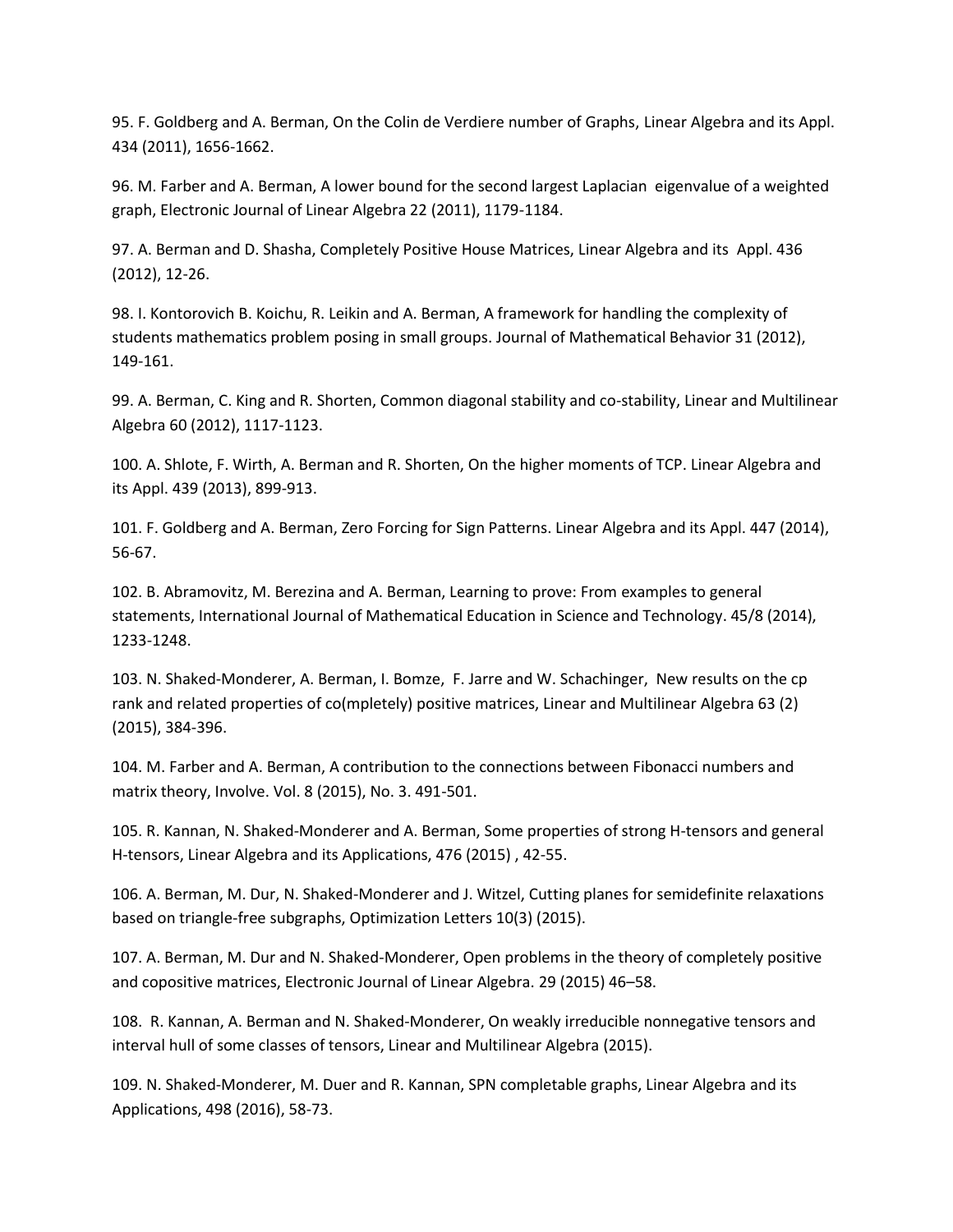110. A. Berman, L. Shvartsman, Definitions are important : the case of linear algebra ", European Journal of Science and Mathematics Education, 4 (2016), 26-32.-

111. B. Koichu, E. Katz and A. Berman, Stimulating aesthetic response to mathematical problems by means of manipulating the extent of surprise, The Journal of Mathematical Behavior, 46 (2017),42-57.

112. R. Leikin, B. Koichu, A. Berman and S. Dinur, How are questions that students ask in high level mathematics classes related to general giftedness? ZDM, 49 (2017), 65-80.

113. M. Widder, A. Berman and B. Koichu, Dismantling visual obstacles to comprehension of 2-D sketches depicting 3-D objects, JRME, 2019

114. A. Berman, D.M. Chen, Z. B. Chen, W.Z. Liang and XiaoDong Zhang, A family of graphs that are determined by their normalized Laplacian spectra, LAA 548 (2018) 66-76.

115. A. Berman and N. Shaked-Monderer, Completely positive matrices, real, rational and integral, Acta Matematica Vietnamica, 43 (2018), pp. 623-639.

116. N. Shaked- Monderer, M. Duer and A. Berman, Complete positivity over the rationals, Pure and Applied Functional Analysis 3(4) (2018), pp. 681-691.

117. A. Berman, N. Shaked-Monderer, R.Singh, X.-D. Zhang, Complete multipartite graphs that are determined, up to switching, by their Seidel spectrum, Linear Algebra and its Applications,564 (2019), 58-71.

118. A. Berman, N. Shaked-Monderer and S.K. Panda, Strongly self-inverse weighted graphs, ELA 36:80- 89, 2020.

119. A. Ostrov , D. Neftin, A. Berman and R. Abed Elrazik, Polynomial values in Fibonacci sequences.

Involve 13-4:597-605, 2020.

120. R. Singh, C. Zheng, N. Shaked-Monderer, A. Berman, Nonsingular (vertex-weighted) block graphs. Discrete Applied Mathematics, 2021.

121. R. Singh, N. Shaked-Monderer, A. Berman, Linear time algorithm to check the nullity of block **graphs.**

122. A. Berman and N. Shaked-Monderer, Triangle-free graphs and completely positive matrices, Central European Journal of Operations Research, 2021.

### **Submitted**

1. M. Rahamim, A. Berman and B. Koichu, Scafolding

Conference Proceedings (since 2011)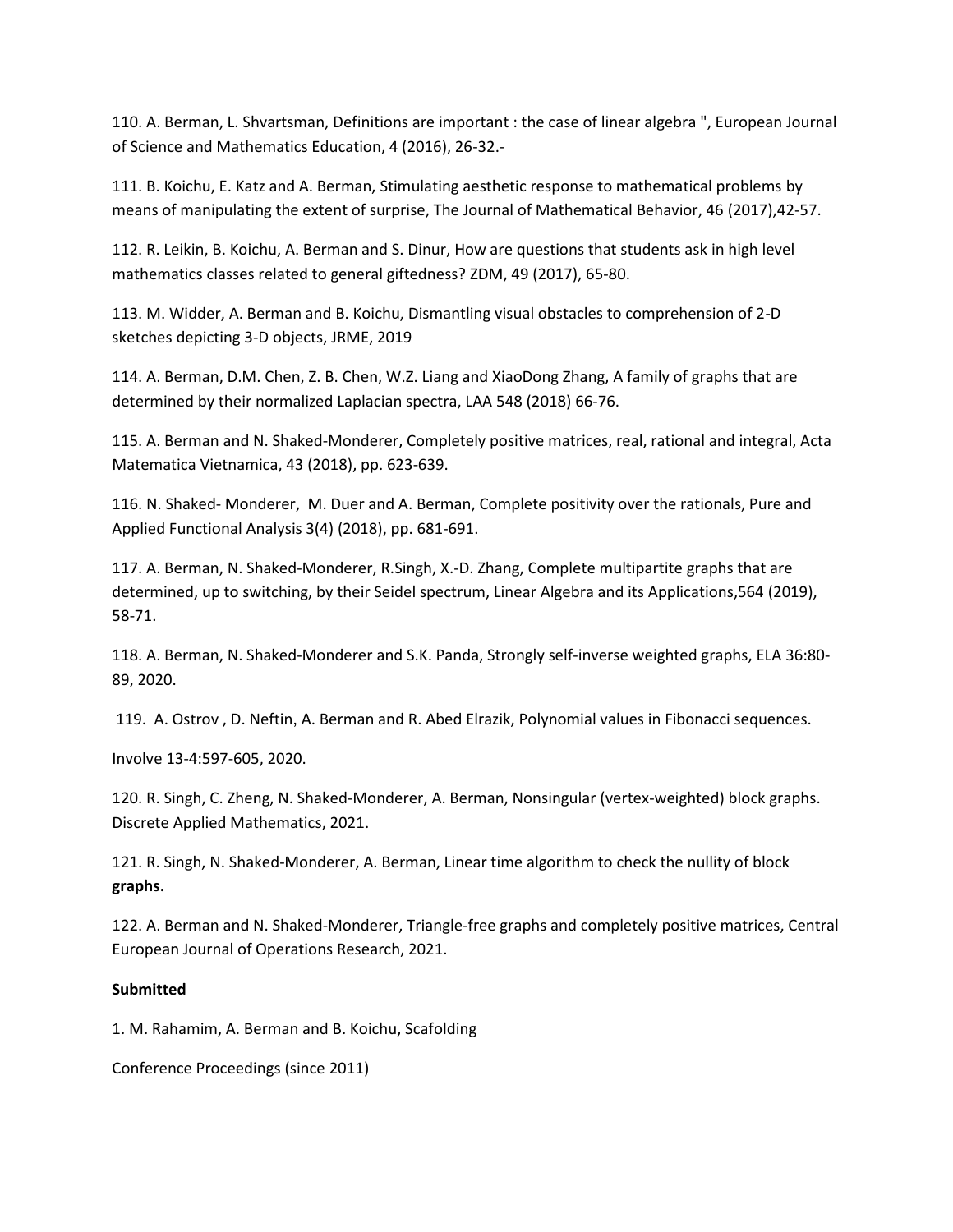22 I. Kontorovich, B. Koichu, R. Leikin, and A. Berman, (2011). Indicators of creativity in mathematical problem posing: How indicative are they? pp. 120-125 in Proceedings of the 6th International Conference on Creativity in Mathematics Education and the Education of Gifted Students edited by M. Avotina, D. Bonka, H. Meissner, L. Ramana, L. Sheffield, & E. Velikova, University of Latvia, Riga, Latvia.

23. A. Berman and K. Okubo, Teaching Linear Algebra, DG3, ICME 2012.

24. A. Berman, B. Koichu, B and L. Shvartsman, Understanding understanding equivalence of matrices. Presented at the 8th Conference of the European Society for Research in Mathematics Education, Antalya, Turkey 2013.

25. M. Klinstern, B. Koichu and A. Berman, (2013). What do high school teachers mean by saying "I pose my own problems"?, pp. 185-192 In Proceedings of the 37th Conference of the International Group for the Psychology of Mathematics Education, Vol. 3, edited by A. M. Lindmeier and A. Heinze, Kiel, Germany, 2013.

26. M. Widder, A. Berman and B. Koichu, COMPREHENSION OF 2-D SKETCHES DEPICTING 3-D OBJECTS: DISMANTLING VISUAL OBSTACLES. PME 2014.

27. R. Singh, N. Shaked-Mondere and A. Berman, Linear time algorithm to check the singularity of block grpahs, CALDAM 2019.

# **Chapters in Books (since 2011)**

6. B. Abramovitz, M. Berezina, A. Berman and L. Shvarsman, A blended learning approach in mathematics, pp. 22-42 in Teaching Mathematics Online: Emergent Technologies and Methodologies, edited by A. A. Juan, M. A. Huertas, S. Trenholm and C. Steegman, IGI Global, 2012,.

7. A. Berman, F. Goldberg and R. Shorten, Comments on alpha stability with some extensions, pp. 19-30 in Variational and Optimal Control Problems on Unbounded Domains, edited by G. Wolansky and S. Zaslavsky, Contemporary Mathematics 69, AMS 2014.

8. R. Leikin and A. Berman, Nurturing Students with High Mathematical Potential in Israel: Some examples of special classes, programs and schools, in International Panorama of special secondary schools for the mathematically talented, edited by B. Vogeli and A. Karp, World Scientific.

9. A. Berman, Using Challenging Problems in Teaching Linear Algebra, pp. 369-378 in Challenges and Strategies in Teaching Linear Algebra, edited by S. Stewart, C. Andrews-Larson. A. Berman and M. Zandieh, Springer, 2018.

10. A. Berman and R. Leikin, Nurturing Students with High Mathematical Potential, pp. 155-163 in K-12 Mathematics Education in Israel, edited by N. Movshovitz-Hadar, 2018.

11. R. Singh, N. Shaked-Monderer, and A. Berman (2019), Linear time algorithm to check the singularity of block graphs, in S. P. Pal and A. Vijayakumar (eds.), Algorithms and Discrete Applied Mathematics (Springer International Publishing, Cham, pp. 77–90.